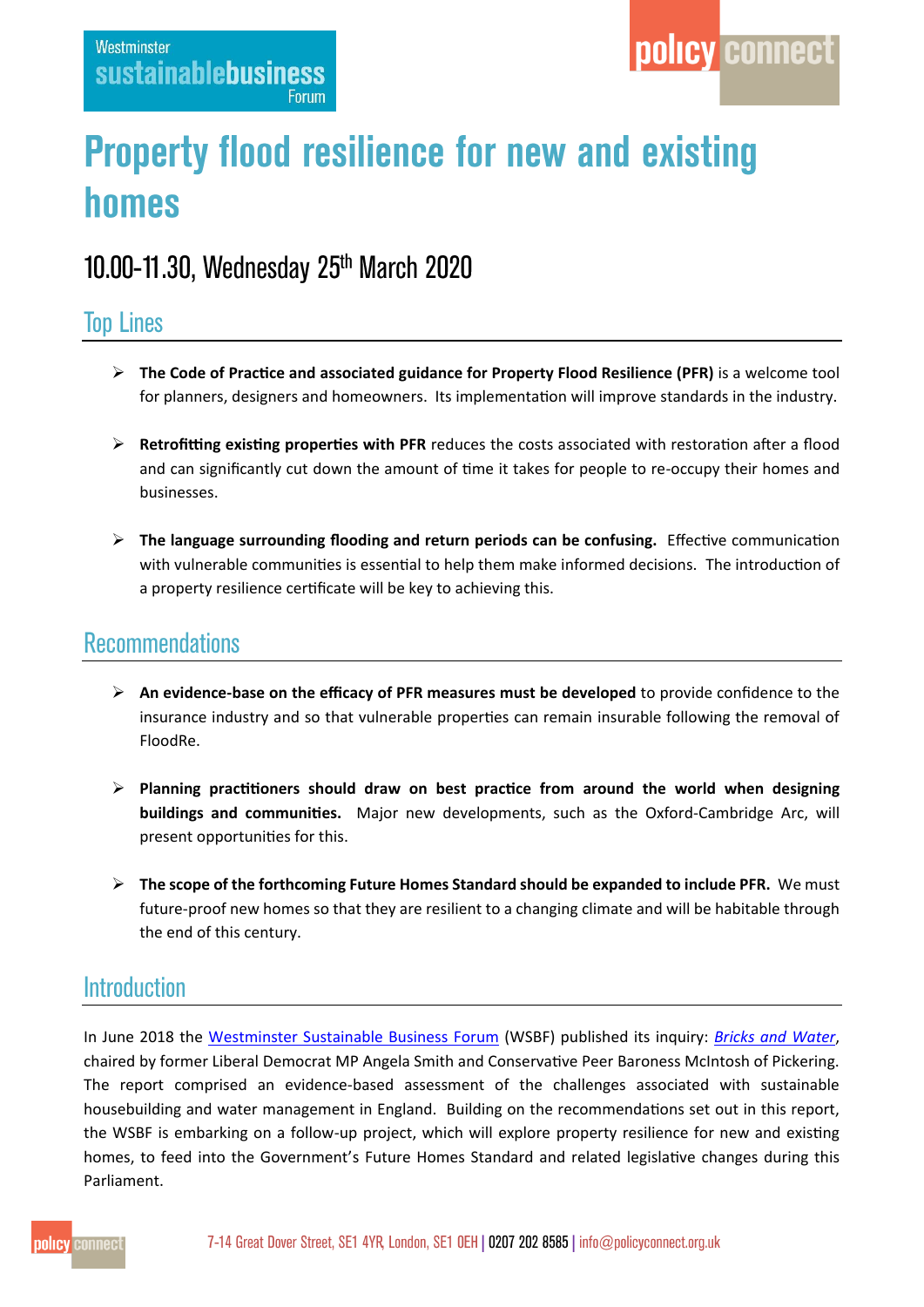#### Westminster sustainablebusiness Forum

This discussion formed the third evidence session to support the forthcoming inquiry and focussed on the topic of property flood resilience. The roundtable was kindly chaired by the shadow minister for Fisheries, Flooding, Coastal Communities and Water, Ruth Jones MP.

### Inquiry co-sponsors



### **Speakers**

#### **Ruth Jones MP (Chair)**

- Last winter's storms are a stark reminder that our climate is changing and we will continue to experience drier summers and warmer, wetter winters. It's therefore essential to be proactive and to plan for flood events before they occur.
- Coastal communities are particularly vulnerable, given that they often have to deal with both coastal erosion and tidal flooding.
- In light of the climate emergency we need joined-up policy that works for the whole of the United Kingdom. We should consider the impacts of flooding at the catchment scale right down to the property level.

#### **Graham Brogden, outgoing Chair – DEFRA Property Flood Resilience Roundtable**

- The Flood Resilience Action Plan was formed to encourage people to take up measures to reduce the cost and time it takes to restore properties following a flood event.
- In aftermath of storms Desmond, Frank, and Eva in 2015/16, standards for Property Flood Resilience (PFR) measures were driven down by the entry of rogue traders to the market. The Code of Practice for PFR was set up with CIWEM, CIRIA and BRE to help improve standards and restore integrity to the industry.
- The Code comprises six standards including; hazard assessment, whole-building property surveying, options development, construction, commissioning/handover, and operation/maintenance. The maintenance of PFR measures is particularly important. If these systems do not function correctly, they can be ineffective when deployed.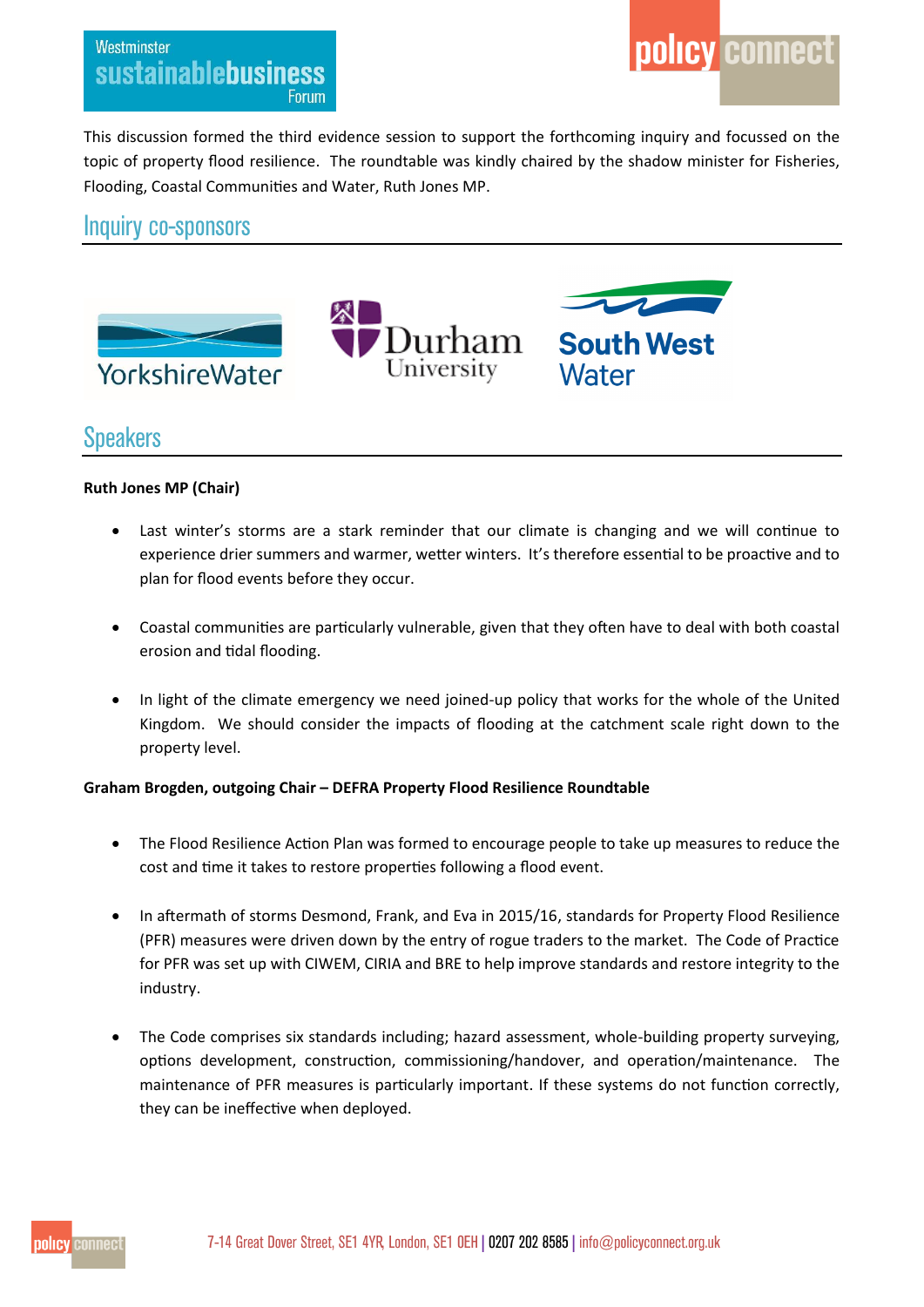#### **Ed Barsley, Director – The Environmental Design Studio**

 Ed's book, *Retrofitting for Flood Resilience* is a guide to mitigating the effects of flooding at the property, street, and catchment scale. It provides a tool for homeowners, designers and policy makers.

policy connect

- It is important to recognise that the sources of flooding go beyond rivers and the sea. Each source of flooding presents a unique set of challenges. 'Copy and paste' strategies don't work when specifying PFR measures, due to the variety in the age and nature of the buildings across the country.
- One of the key benefits of retrofitting properties with PFR is that it significantly cuts down the time it takes to restore a building. This means that residents spend less time out of their homes and it reduces the risk of being re-flooded whilst restoration work is taking place.
- Floodwater is much more hazardous than people think. It can be electrified and carry contaminants such as battery acid. This adds additional time and cost to restoration work.
- We should draw on best practice from overseas when redesigning our urban spaces. Bangkok's Chulalongkorn Centennial Park creates a huge amount of flood storage within a large city, whilst also providing green space and amenity benefits for residents.

#### **Professor Louise Bracken, Durham University**

- We should use all of the tools available to us to mitigate the effects of flooding, including natural flood management, sustainable drainage, integrated catchment management, and action at the propertylevel.
- Technical language is unhelpful for people in vulnerable communities, especially those who have been impacted by flooding. Effective communication and education is essential – projects that have engaged communities in the planning process at an early stage have yielded good results.
- Many PFR measures are straightforward to implement and products should be mainstreamed so that they are affordable and easy to use.
- Online mapping and flood hydrographs can provide useful tools to inform the public about the location and severity of flood events.

### **Discussion**

 We must be able to demonstrate to the insurance industry that making a property resilient will reduce the costs of restoration after a flood. The average cost of restoring a property affected by flooding is £50,000. For vulnerable properties to remain insurable following the withdrawal of Flood Re, this cost needs to be reduced significantly. The incorporation of PFR in accordance with the Code of Practice will help to achieve this.